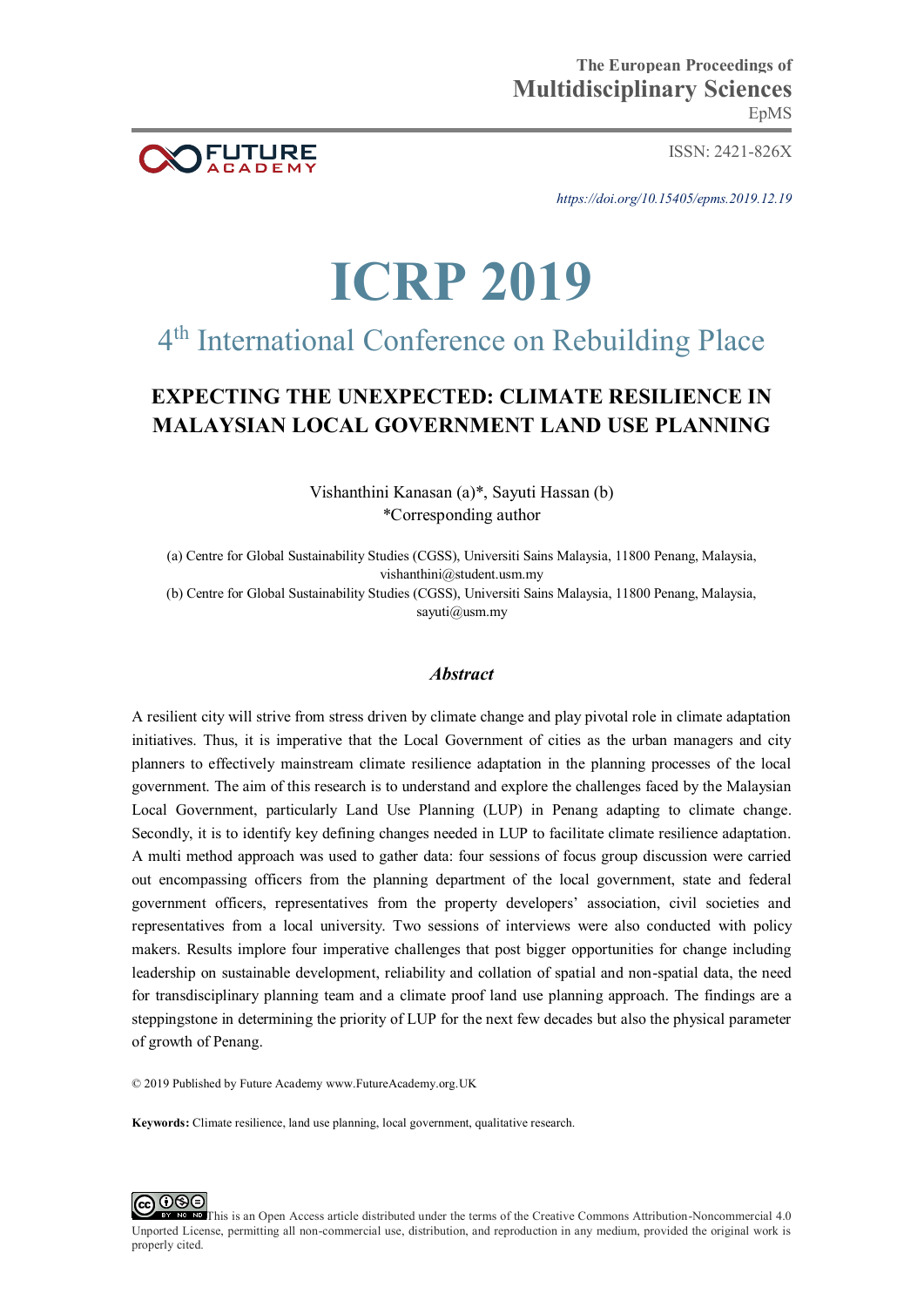#### **1. Introduction**

Climate-resilient pathways are defined as sustainable development trajectories that combine adaptation and mitigation to reduce climate change and its impacts (Eriksen, Håkon Inderberg, & Sygna, 2015). These are seen as iterative and evolving processes for managing adaptation to change within complex local government systems as the city planners and urban managers. More importantly, they draw attention to the need for transformative responses, rather than merely a continuation of 'business-asusual' ones. Thus, Local Governments play imperative roles in ensuring resilience: effective climate mitigation (the ability to "return to normal" by effective coping with negative such as disasters), long term adaptation (the ability to adapt to new norms effectively) plans and creative transformation (the ability to shift to accommodate radical shifts beyond the tipping point in environmental or economic conditions) initiatives. Besides that, current trends in urban growth and resource intensification are also expected to accelerate over the coming decades, especially in east and south-east Asia (UNFCC: Learn) and as such, the interest on climate change has gained attention of the people and government of Malaysia. This is due to abnormal weather patterns such as increase in mean surface temperature, 0.6°C to 1.2°C from 1969 to 2009 (Met Malaysia), increased rainfall intensity with an hour rainfall intensity from 2000 - 2007 increase by 17% compared to 1970s values (NAHRIM), sea level rise from 4.6 cm to 11.9 cm based on satellite altimetry data observed from 1993 to 2010 (NAHRIM).

#### **1.1. Land use planning in Penang**

Land use planning is both a challenge and opportunity for nations in adapting sustainable developments especially by the industrial 4.0 revolution that is already shaking up many industries and nations (Simon & Leck, 2015). The perpetual landscape of land use is dynamic and it may reflect the transformation of a city influenced by underlying economic and sociocultural urban advancement which indirectly affects the sustainability of rural authenticity. There is always increased competition as well as demand for land for diverse purposes as developing countries continue to expand urban hubs to become large metropolitan areas. This requires adequate planning and control to ensure sustainable development and functional efficiency of these uses and settlements.

Malaysia principally adopts a top to bottom approach where the authorised agencies will complete the planning and publish it for the reference by related agencies and interested parties in the planning process. The National Physical Plan, also known as 'Rancangan Fizikal Negara' (RFN), will reflect the nation's goal in terms of land planning and development. State planning or the 'Rancangan Struktur Negeri Pulau Pinang (RSNPP)' will be guided by the RFN and Local Plan or 'Rancangan Tempatan (RT)' will then refer to the RSN. The sequence of the planning process is detailed in Figure 1 below: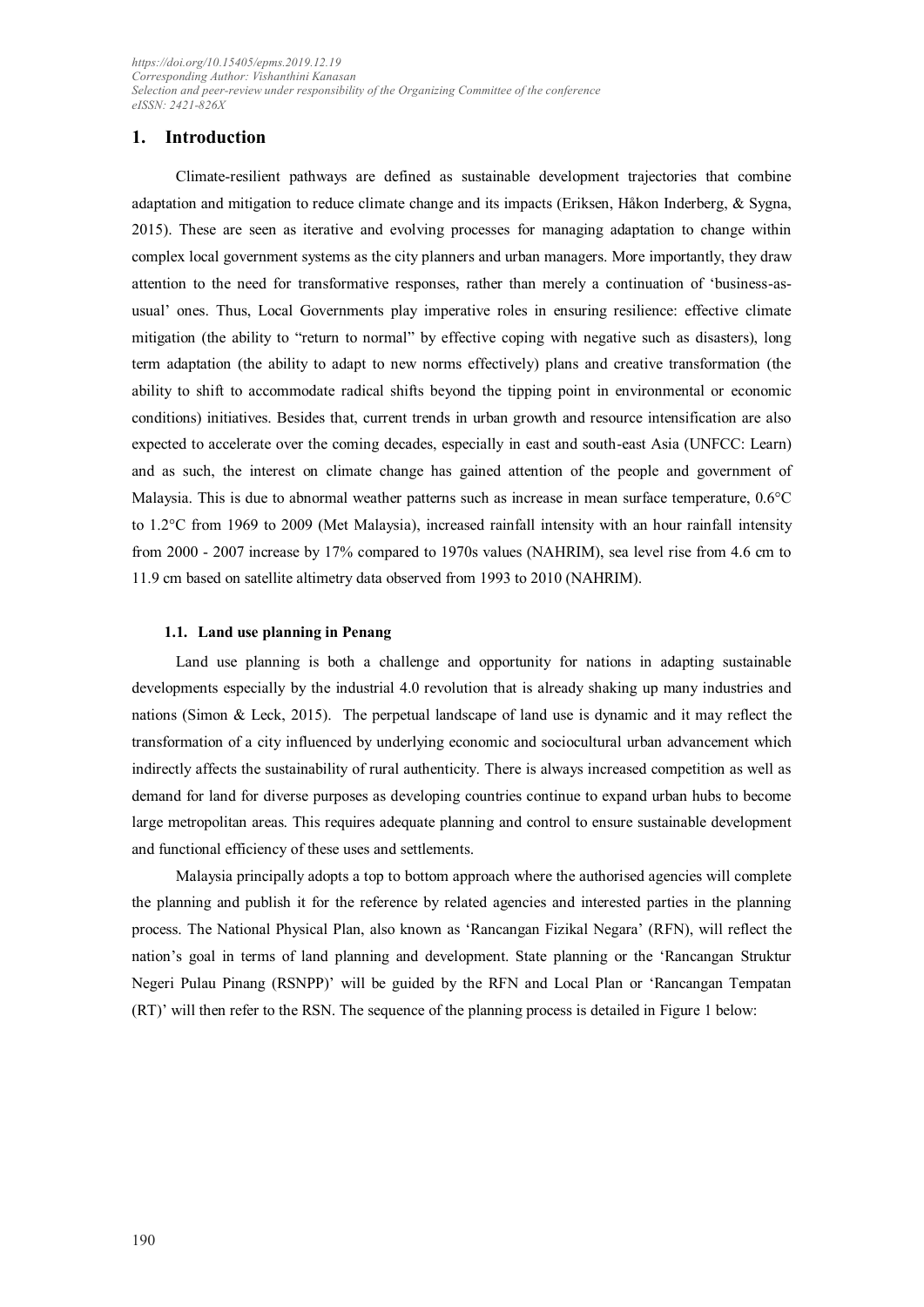*https://doi.org/10.15405/epms.2019.12.19 Corresponding Author: Vishanthini Kanasan* 

*Selection and peer-review under responsibility of the Organizing Committee of the conference eISSN: 2421-826X* 



**Figure 01.** Planning process framework of the National Developing Planning.

Under the 172 Act, Plan Malaysia is accountable for managing the state spatial planning along with the local authorities such as the Local Governments known as 'Pihak Berkuasa Tempatan', State Economic Planning Division (BPEN), District and Land Offices (PDT), Public Works Department (PWD), Department of Irrigation and Drainage (JPS), Department of Agriculture and Department of Environment. Each related agency however is required to comply with the planning and goals stated in the RFN and currently, we are referring to the RFN3. The RFN was planned by the National Physical Planning Council or known as 'Majlis Perancang Fizikal Negara' (MPFN) which is responsible for ensuring that the planning and resources used is well-balanced and sustainable on state and country level (Jabatan Perancang Bandar dan Desa, 2018). The RSN on the state level will plan the state activities and development based on decisions stipulated in the RFN. In the structure plan, related agencies will device the planning by taking into account the important key sectors. The urban and physical boundary of an area needs to be identified and utilised in the structure plan and this established development of different areas should act as the base to create a comprehensive development corridor in Penang.

In planning, proper zoning and plot ratio density will be incorporated during the planning permission stage (While & Whitehead, 2013). In addition, projection and simulation was used in the planning and it was utilised as one of the indicators. In Penang specifically, the planning has to include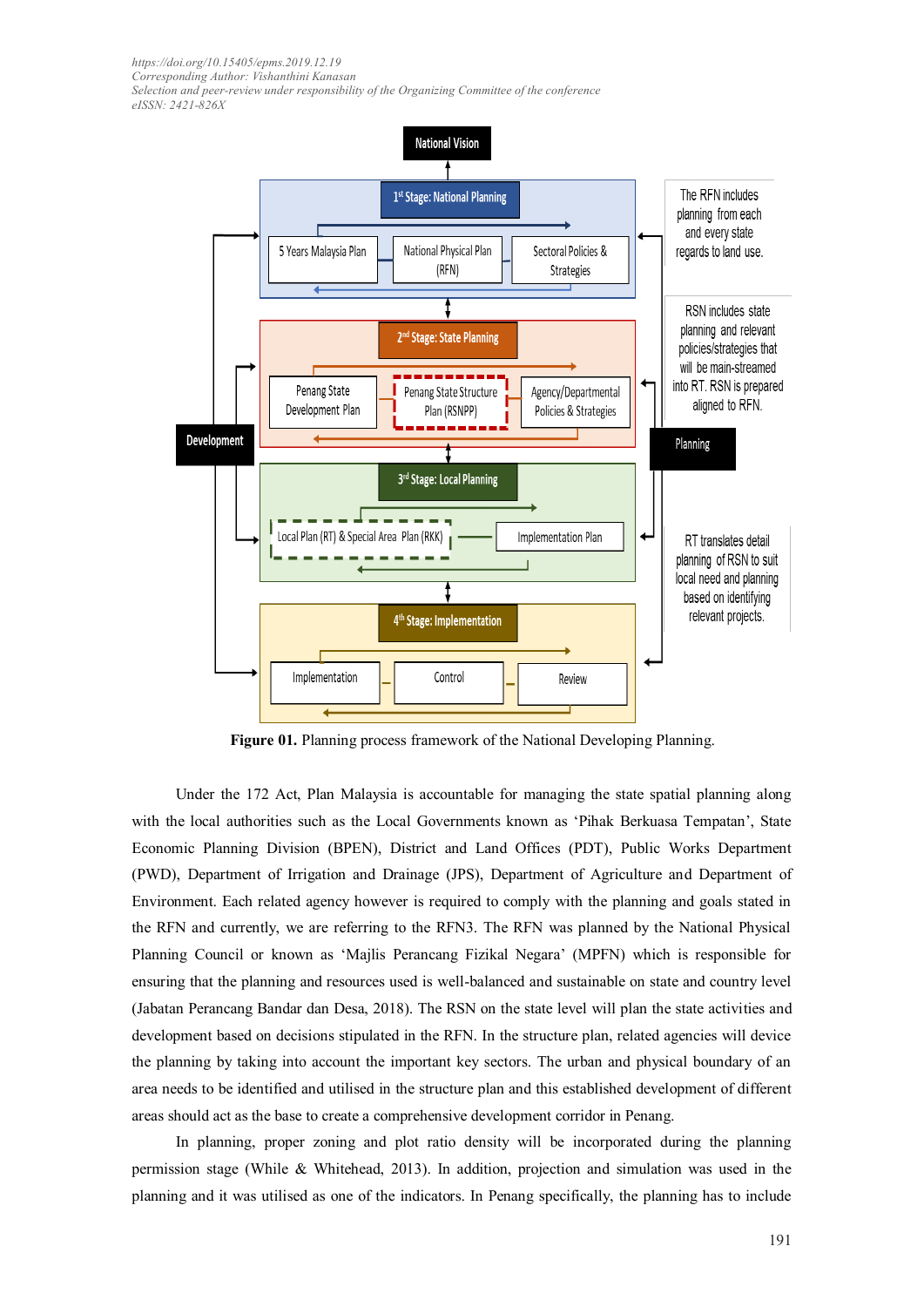importance of preserving the heritage and culture value cherished by the citizens. There are also guidelines in place meant to improve land use. E.g. in Penang the guideline for Transit Oriented Development has already been included in the Draft Local Plan (DRT). However, since the local planning is not yet gazetted, the DRT content could not be included in this report. In addition, the Special Area Planning or 'Rancangan Kawasan Khas - RKK' (SAP) acts as a detailed planning guideline that caters to the uniqueness of a certain area to ensure its preservation in Penang. Currently, RKK Taman Botani, RKK Bukit Bendera and RKK Tapak Warisan Dunia George Town are in the process of being gazetted. In addition, Rancangan Struktur Negeri Pulau Pinang (RSNPP) or the State Structure Plan is a written document consisting of strategic planning principles and proposals on land use development while providing Penang with directions on how to move forward. The first RSNPP known as the RSNPP 2020 was gazetted in 2007. This planning also ensures that sensitive areas such as slope are protected and under controlled development. However, ever increasing development pressure is mounting on our environmentally sensitive areas in particular hill land and slopes in recent years. In improving the existing RSNPP, Plan Malaysia along with related agencies have prepared the RSNPP2030 that was intended to drive Penang towards a sustainable, competitive and high-income economy. This is also because Penang is seen as a high-income state that needs to come up with a holistic well-prepared plan for the future. The publicity and public participation process for the RSNPP was held for two months giving the public more than ample time to suggest and review the report. This is in line with the requirement in Act 172 (section 9) where the public is given the opportunity to contribute towards the planning. The latest amendment in Act 172 also required that Social Impact Assessment (SIA) has to be submitted during the planning permission stage as well.

#### **2. Problem Statement**

As the world braces for further alterations caused by anthropogenic and natural evolution, land use planning is a persistent challenge and opportunity for nations in adapting sustainable developments (Simon & Leck, 2015). As such, to effectively respond to the increasing climate change impacts such as loss of livelihoods, homes and lives particularly those of vulnerable coastal communities which are increasingly threatened, it is imperative for the Malaysian government to not only mitigate but also to adapt climate change resilience at the local level. This is because, as the effects of climate change are felt locally, planning and monetary decisions are often made at the local level and climate change impacts the services provided by the local government. To effectively respond and adapt to the increasing frequency of stress and shocks, the Malaysian Local Government as the Urban Managers/City Planners must effectively mainstream climate change resilience adaptation in the planning processes of the local government.

The aim of this research is to understand and explore, opportunities and challenges faced by Malaysian Local Governments to climate change adaptation with regard to land use planning processes. Effective operationalisation of mainstreaming measures summarized into three capacity classifications institutional, information, and resource capacities which can be represented either as barriers or opportunities to successfully adapt resilience in cities. And when transformed as indicators,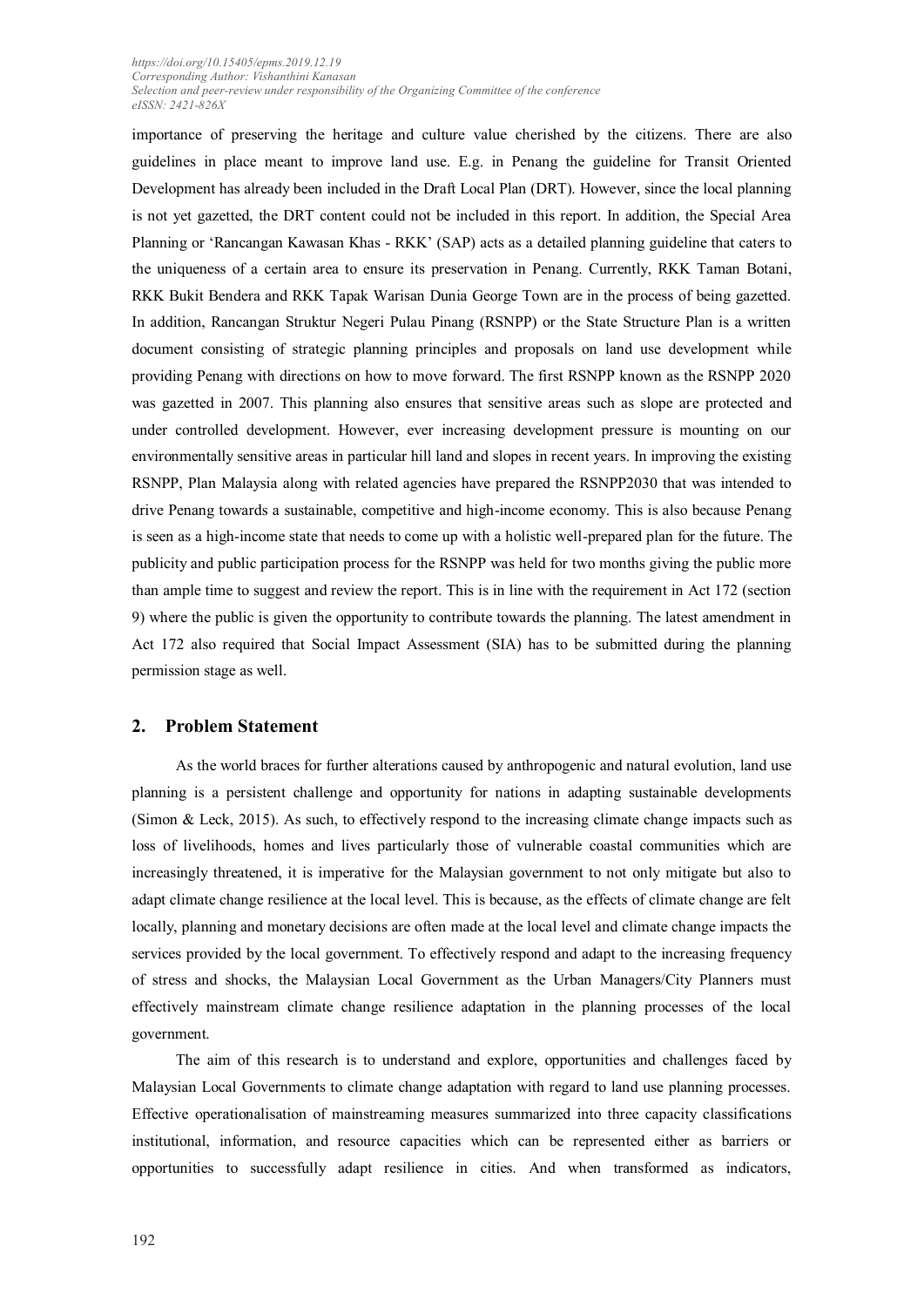mainstreaming can effectively assess the conditions surrounding the process of mainstreaming Climate Resilience into the local land use plans in Penang Malaysia.

#### **3. Research Questions**

The world's population is increasingly concentrated in large cities due to rapid urbanisation, (UNISDR, 2012), and excessive unplanned and unregulated urban growth will lead to various vulnerabilities resulting in economic, physical and social impact. As such, it's highly detrimental when impacts of climate change: such as natural disasters occur in urban environments. Therefore, it is imperative to increase resilience of cities to climate change by strengthening the urban city systems. UNISDR (n.d.) has also specifically addressed the 2011 world disaster risk reduction campaign for local governments under the theme: Making Cities Resilient – My City is Getting Ready. This was further supported by Mayana (2006) that the development of disaster resilience by local authorities is largely dependent on the capacities of the local authorities to plan and manage the development activities which clearly strengthens the researches argument of the importance for empowering local government.

Much research also has been undertaken on making cities resilient in terms of the role of local government in climate change impact especially in context of disaster risk reduction. However, there is a gap in research that has yet to address on how local governments can lead in making cities resilient to climate change by implementation and adapting successfully climate change resilient initiatives in their respective areas. Hence there is a need to undertake a research on how local governments can incorporate climate resilience by reforming the planning processes in the existing governance structure which eventually will contribute to the main aim of this research that is to develop a framework to enable Malaysia Local Governments to make cities climate resilient based on planning context – Local Plan.

The objectives of this research will be explored by way of seeking answers to the following research questions:

- What are the challenges/weaknesses of the existing Local Plan process/governance structure in making climate resilient cities?
- How local governments can lead in making cities adapt to climate change within the context of local planning?
- How could the Local Plan processes be restructured to ensure the climate change resilient initiatives be institutionalised and main streamed effectively?

#### **4. Purpose of the Study**

The main focus of this research is to increase the efficiency of the land use planning in order to accommodate the rapid urbanisation, focusing on Penang. Among the issues that the research will look at are basic assumptions and approaches for sustainable land use planning, the issue of land use efficiency, governance innovation as well as the role of land use in promoting green economy in Penang. The key objectives which this study seeks to address are:

To identify the challenges/weaknesses of the existing Local Plan Process/governance structure in making climate resilient cities;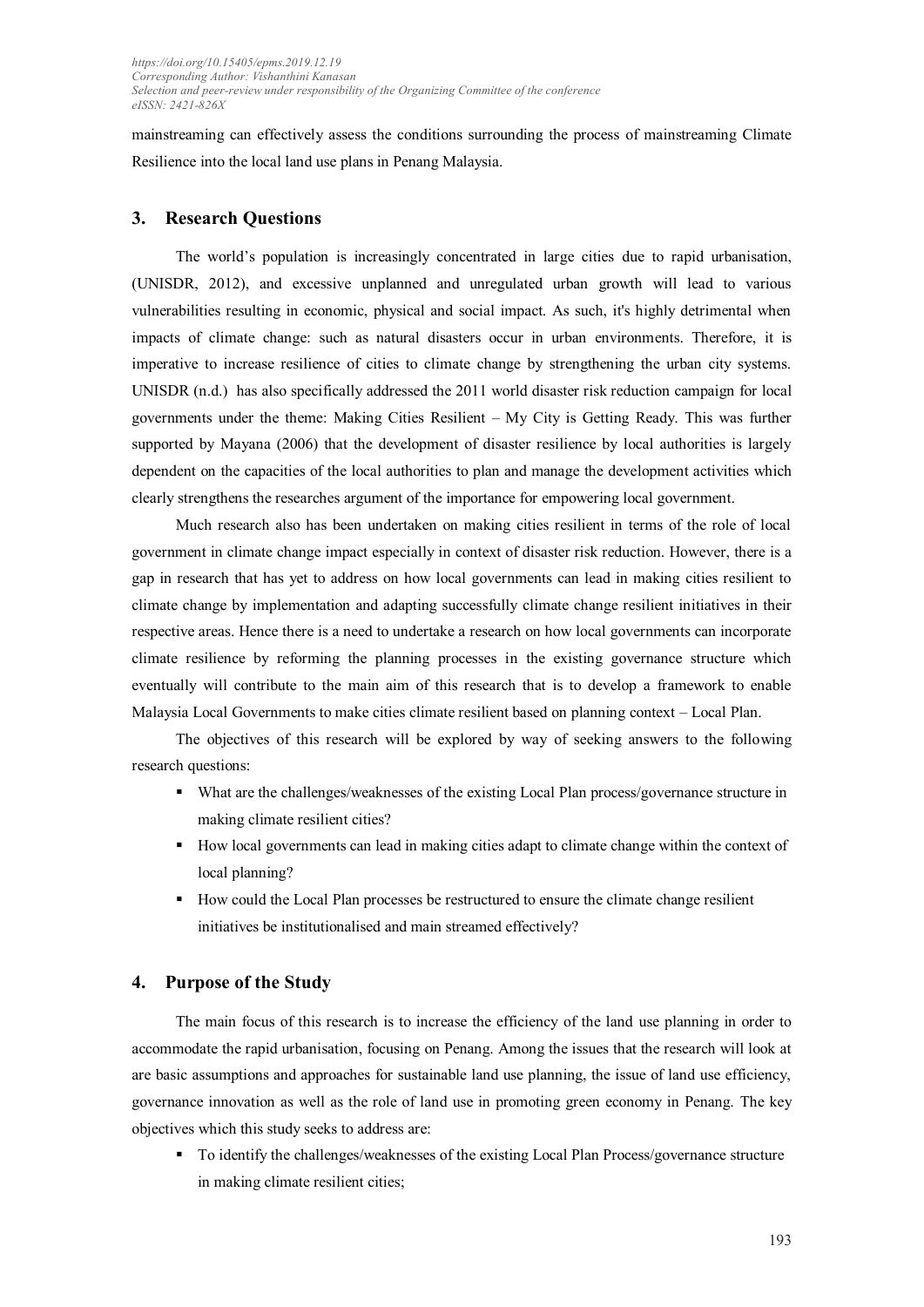- To investigate climate resilient management process, from both institutional and government perspective;
- To investigate the present state of land use planning and the institutional conditions that shape planning decisions related to climate resilience in Malaysia.

#### **5. Research Methods**

A research is a systematic and methodical process of enquiry and investigation with a view of increasing the knowledge domain (Collis & Hussey, 2009) and it is important to find an acceptable focus for the study which in turn requires continuous focusing and re-focusing (Easterby-Smith, Golden-Biddle, & Locke, 2008). And as such, it important for a researcher to choose an area of study that matches the researchers' strength and interest (Saunders, Lewis, & Thornhill, 2009) in order to focus and re-focus to enhance the knowledge domain. Thus, the subject area of interest for this research is derived from the researcher's own work experience in the Malaysia local government and passion to 'make cities climate resilient'.

In addition to that, through initial literature review the researcher was able to establish the research problem, aim and objectives which were further fine-tuned based on expert opinion. Two unstructured interviews were carried out with two experts; one interviewee is a city planner in the government Planning Department focusing on Local Plan procedures as well as processes and, the other is an urban conservationist, an expert in climate resilient initiatives, to refine and reflect relevance in the research undertaken by the researcher. The research applies interpretation as the philosophy and theoretical underpinning with the main aim to develop a framework in enabling local government to adapt to climate change resilience within the context of local planning which is complex and cannot be theorised by definite laws as physical sciences (Saunders et al., 2009). Two important research principles were also referred to for this research where the conceptual phase (theoretical) of the research process is explanatory science, that is to develop valid knowledge to understand the social world or to describe, explain and predict the existing state of the social world (Aken, 2005). The recommendation phase of the research is design science where the main aim of the research is to develop a framework that could be used by the local government for solutions in terms of addressing challenges incorporating climate resilience. Besides that, the researcher also used the funnel approach (Berthon, Nairn, & Money, 2003) in the exploration process of the research as it is likely to a bird's eye scanning – the process before grasping onto specific details of the research. And therefore, the researcher chose the qualitative approach for conducting this research.

The nature of the research aims, objectives, and the research questions lead to the selection of the multiple-case holistic case studies as the most appropriate research strategy. The research evaluates and analyses the capacity of the local government in the mainstreaming climate resilience to the land use planning process. As the research does not try to observe changes and the development of a phenomenon or phenomena over a period of time, from the time horizon perspective, it is accordingly considered as a cross-sectional study. In additional, the researcher collected the secondary data from documents and archival records, including reports, journals, and standards related to the focus of the study. The primary data was collected from four Focus Group Discussions (focus on lower and middle management level)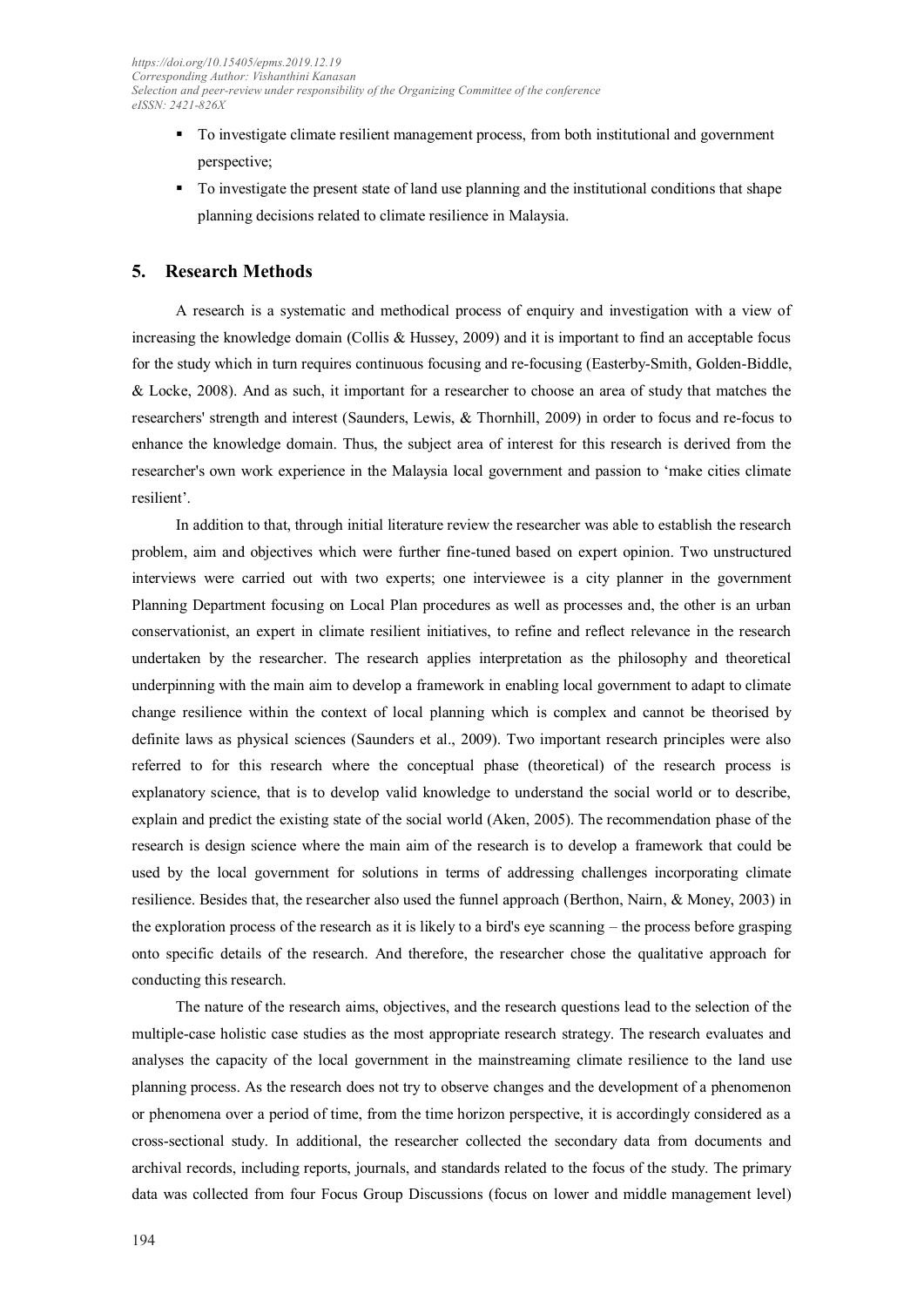with the representatives of the government bodies at the national, state and local government level, civil societies (including NGO), field experts, professional bodies, business representatives as well as consultants from private sectors. The findings were validated by two semi-structured interviews with policy makers: state executive councillors. For the analysis of focus group discussions and semistructured interview data, content analysis as well as cognitive mapping methods will be used with the aid of the computer-aided software ATLAS.ti 8.

#### **6. Findings**

The research identified several challenges in land use planning in Penang. State and local government authorities need to address these issues in order to increase land use efficiency in the future. Challenges listed below are separated into: (1) structural, referring to issues that are directly related to the government and (2) non-structural will highlight the rest of the issues.

#### **6.1. Public Participant**

Participatory governance and deepening citizen participation in the governmental process which also visualises a genuine democracy are still lacking in this state. It is also a problem to ensure a legitimate representation from the public to be involved in the process while at the same time to ensure that it is not dominated by a small group of people who are more vocal than the rest. Current engagement can be improved in order to increase public participation. Certain efforts also must be made such as making sure that approach taken is not too technical to be understand by the public, to involve specialists in the process and to increase public awareness and knowledge. Another aspect to consider is that the government representative is accountable to their statement and sometimes need to make difficult choices that may not be supported by a particular group of people. Another factor to be taken into consideration is the cost that agencies have to bear for the public consultation process. At the core of the issue is the current development plan (RFN, RSN, RTD, and SAP) processes whereby it incorporates only a small percentage of public feedback compared to other stakeholders (e.g. professional bodies, industry players etc). As an example, public feedback in Penang was most sought for the George Town UNESCO area, while at the pre-submission stage, RT and SAP were not widely utilised. At present, there are two stages of public consultation involved in preparing the development plan (RFN, RSN, RT, SAP). The first stage involves gathering opinion from targeted groups and people on the ground.

#### **6.2. Collaboration**

Collaboration on plan drafting and finalisation for RT, RT, RFN and SAP, the consultant and planners registered with Ministry of Finance can bid for tender open by the government. The winning company will have to complete the planning while working with the related agency. During the process, all listed below will participate in the process. Currently, academicians and professional bodies are able to be involved during the public participation process only. However, there is a need to include them throughout the whole process especially at the initial stage i.e. while preparing the draft, as this finally becomes the adopted framework. Stakeholders will be called in during the draft preparation for a "focus group discussion" and the discussion varies in terms of knowledge and expertise (e.g. politician,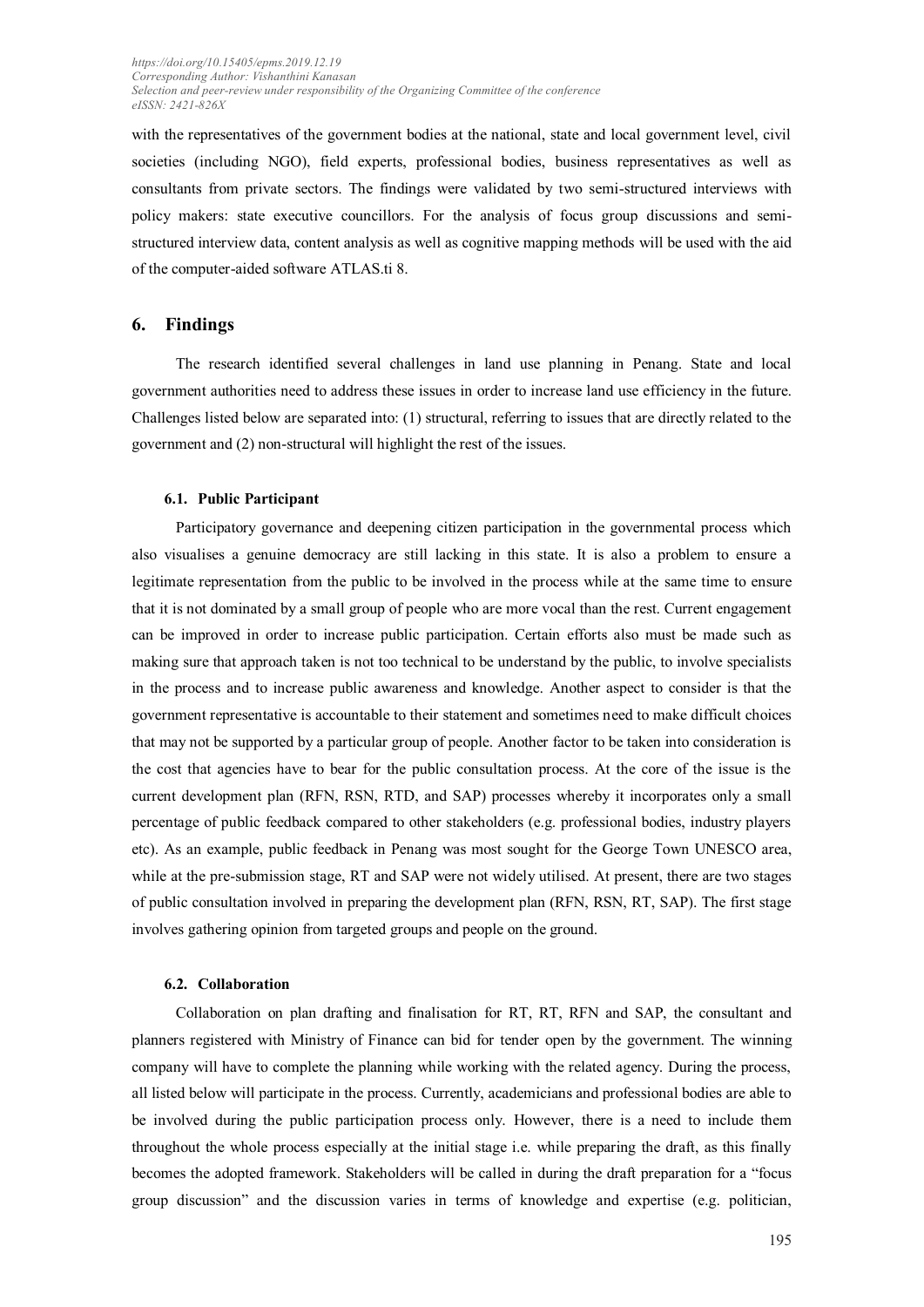academician etc.). Such a situation creates further anxiety and inconclusive adaptations of the entire proposal. There is also the involvement of the technical working group according to sectors (e.g. housing, flood). Nevertheless, involvement of civil society is much needed and will help to improve the process and enhance the output exponentially.

#### **6.3. Information (Data)**

State requires digital blueprint that governs the whole state of what is existing on and under the soil surface if a disaster occur. The land and underground mapping will provide all the necessary information in order to have an efficient procedure during disaster. A comprehensive blueprint will help tremendously in the planning and development process. Currently, the data needed is available in each respective agency; however, the issues are kept with the data 'custodian' who is in charge of collecting, storing and sharing the data. The technology and process involved in developing and maintaining the blueprint is very costly. On another note, restricted knowledge of a specialist in certain areas will limit the usage of relevant data. Concurrently, materials completed for public interest need a user-friendly interface for a two-way communication to be established. Access to a wide-ranging data set (including socioeconomic) is crucial in order to allow planners and decision-makers to make informed decision. Nevertheless, the ability to such data is sometimes cumbersome and outdated which makes the process slow and obsolete at certain intervals.

#### **6.4. Laws and Regulations**

Planners and local governments are guided by Act 172 and some other by-laws that guide them in managing and planning the development in Penang. However, the current planning system is reactive rather than proactive and this leaves some room for it being led by interested parties. In this matter, rules and regulations should be reviewed and revised so that they don't become outdated. Incorporation of best practices is very much needed, however, reforming the act and by-laws will need strong commitment and efforts. Development plans currently (RFN, RSN, RT and SAP) are reviewed every five years which ensure that public engagement is made every 5 years. Current laws and regulations should allow forwardlooking planning. However, certain current by-laws do not cater to it (e.g. smart buildings). Content of by-laws can be changed by the federal government and under Act 176; local authorities can make bylaws. There are a number of climate change, water saving, waste management and green building related by-laws existing in Penang. The Federal government is in the midst of drafting a resilience/disaster risk management plan for the whole of Malaysia which will be implemented throughout the country once it is approved by the state and local authorities. Besides that, the Environmental Impact Assessment (EIA) is a good tool for improvement that should be independently prepared instead of done by consultants that were hired by the developers. The Local government needs a capable sustainability officer to assess the sustainability of all programmes. Presently, project-based cumulative impact of development as a whole is not assessed by a competent officer. In addition to that, EIA is too technical for public to understand and this will limit their feedback towards the project.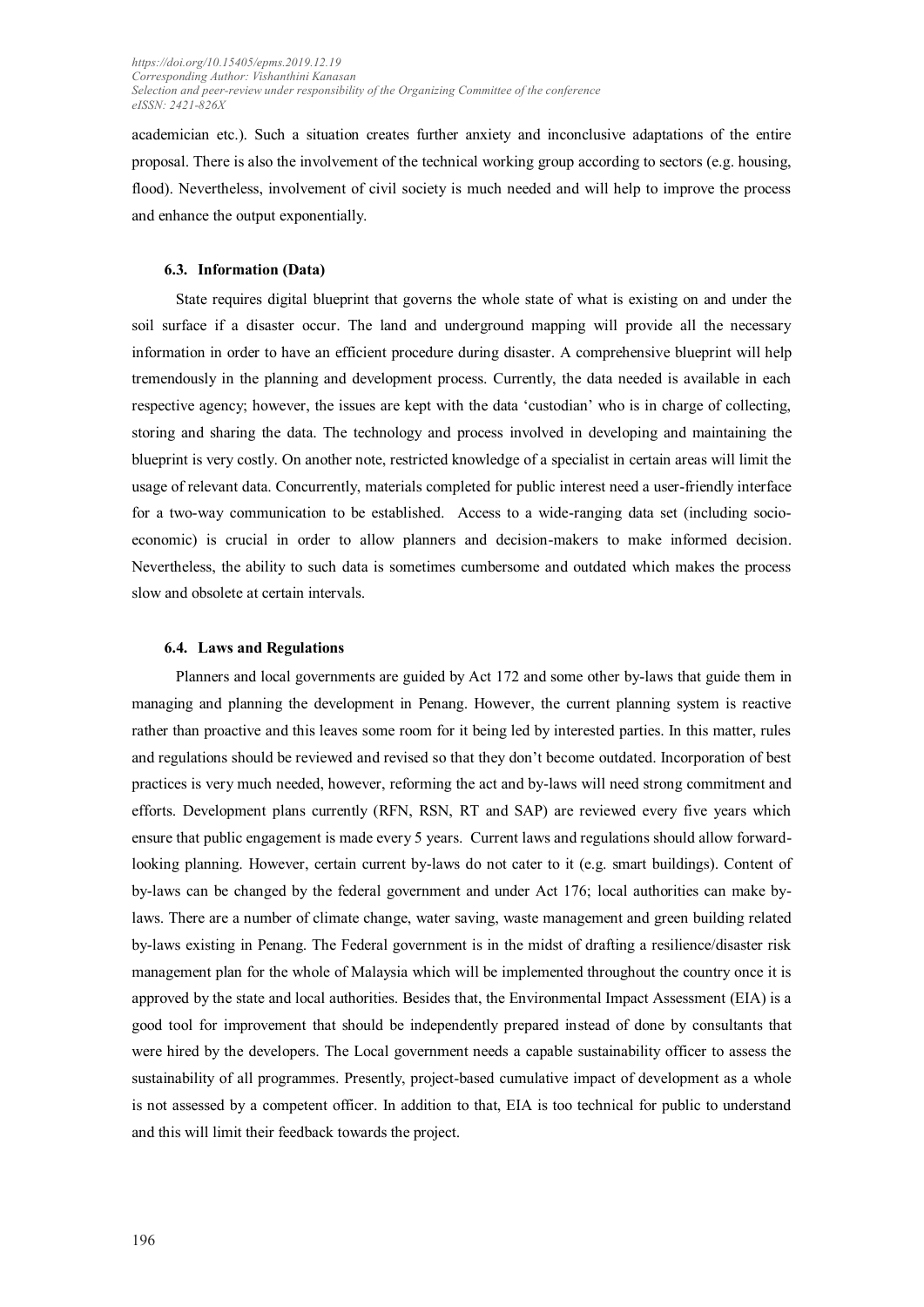#### **7. Conclusion**

As a result, in order to mainstream climate resilience in land use management and more importantly to create an expedient and conducive environment for present and future generations, there is a critical need for a more fundamental rethinking of land use control mechanisms, policy controls and stern action plans. The Government especially the Local Government as master land use planners must be well equipped and start planning for climate change and biodiversity sensitive development in order to minimise damage and ensure security in all aspect that matters. These include the need for cities/townships to strengthen their vibrant economic sectors to compete with progressive development and to mature with resilience towards potential future threats by addressing:

#### **7.1. Effective collation of reliable data**

At present, land use planning relies on various geo-spatial and non-geo-spatial data provided by various departments. Certain data may not be updated often or are even contradictory. Furthermore, not all relevant data pertinent to sustainable use of land is used for planning currently, such as vulnerability information and socio-economic conditions that may indicate how current land use impact on liveability. Continuous update and sharing of relevant data with the planning department is also a challenge. The availability and utilisation of quality data (accuracy, validity, reliability, timeliness, relevance and completeness) will have a huge impact on land use planning, especially if it is complemented through scenario modelling where different choices of land use are assessed in allowing policy makers to choose the most suitable ones for their locality. It is relatively easy to make sure each department keeps a set of reliable data and shares them with the planning department. An effective system needs to be in place to ensure records are maintained and available at any time of reference.

#### **7.2. Leadership on sustainable and resilient development**

The FGD members agreed that to mainstream the transition towards a more climate resilient oriented land use planning; the government needs leaders, not only through political party acquaintances but also government departments, to commit in achieving Sustainable Development Goals (SDGs) and empowering people through power of speech and opinions. This can be achieved by raising awareness and bridging clarity about the economic and social benefits of early transitions. There will be reservations and even pushbacks from certain quarters including decision-makers, but if a strong leadership on sustainable development is established across government departments, the impact on future land use will be immense as it can result in more forward-looking and balanced land use choices. In fact, the right leadership is ranked the greatest impact on land use planning, above and beyond all the other recommendations in the research.

#### **7.3. A planning ream that is trans-disciplinary and consists of non-governmental entities**

The team must include trans-disciplinary personnel with stakeholders from a range of background and not just planners. It should also consist of non-governmental entities or civil society to make sure that visionaries or experts not related to the government can contribute in designing development pathway. The team will work closely with staff from planning departments and the private consultants responsible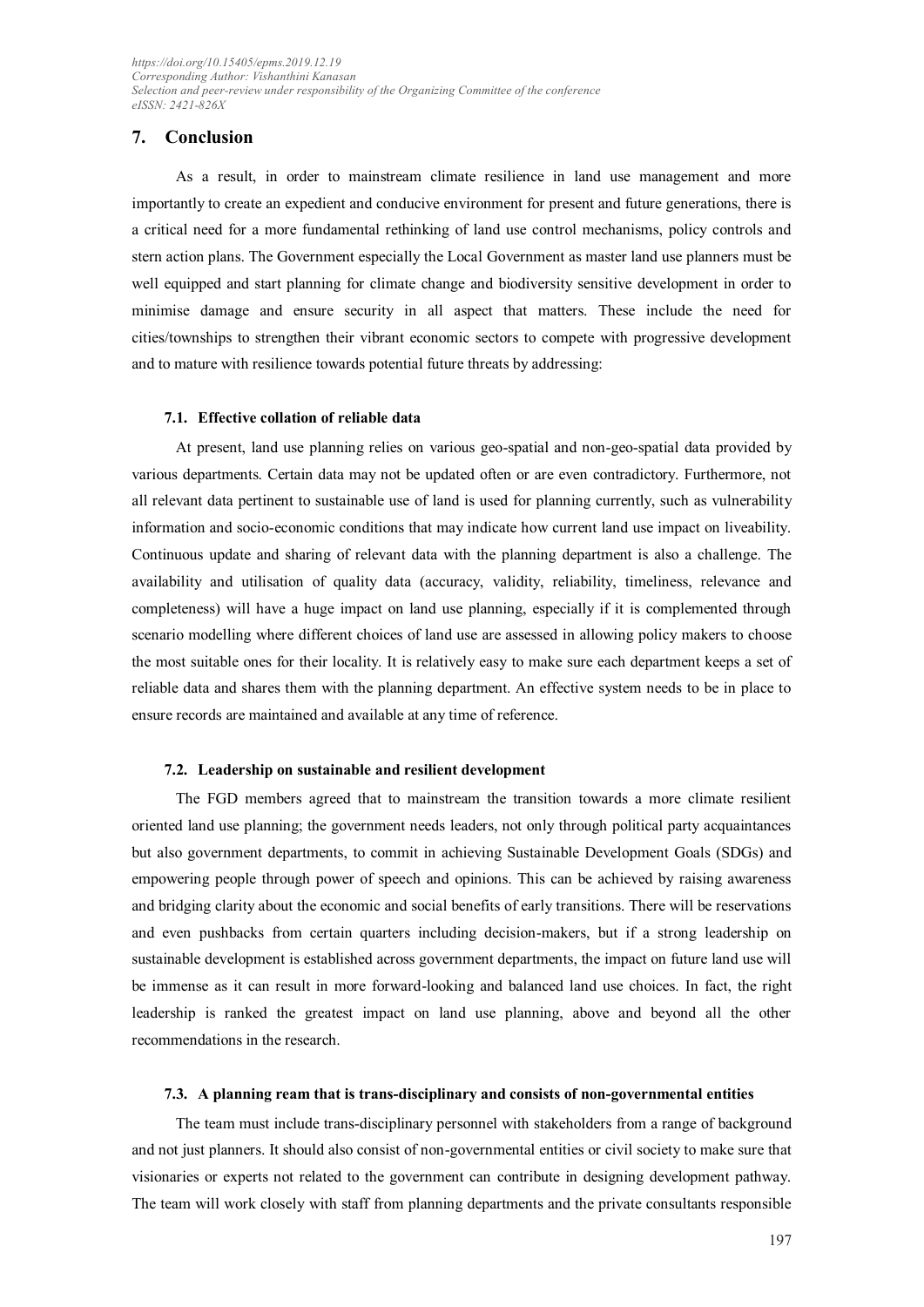for drafting the specific plan. With input from wide range of stakeholders, the process of land use planning would become more dynamic, inclusive and informed which in return will ensure current development does not compromise the needs of future generations' wellbeing.

#### **7.4. Climate resilient and biodiversity sensitive-proof planning**

As climate change severely impacts the ecosystem and urban areas, any city or township is likely to suffer from more frequent and severe floods, sea level rise, storms, landslides and water and food insecurity. It is essential that the Local Government is prepared for the challenges through a forwardlooking and resilience-focused land use planning. To reduce CO2 emissions, the Local Government should prioritise a public-transit oriented transportation growth model structure. In addition, having a detailed mapping of current and future vulnerability and disaster-prone areas will help identify suitable land use choices. More importantly, understanding the overall impact of the structure and local plans (and cumulative impact of individual development projects) through the use of Strategic Environmental Assessment (SEA) will permit the state to adopt a more proactive and scientific approach in making sure Penang enhances the maximum value out of its limited land availability. The research offers insights of challenges and opportunities to address climate resilient measures such as mainstreaming Climate Change Adaptation. It also helps the government to pave planners and decision makers ways to monitor the adaptation process and implementation, and also track the progress of adaptation efforts.

#### **Acknowledgments**

Financial support of the Malaysian Government Ph.D. Scholarship is gratefully acknowledged. Authors are also grateful to the anonymous referees for their insights on earlier drafts of this research.

#### **References**

- Aken, J. E. (2005). Management Research as a Design Science: Articulating the Research Products of Mode 2 Knowledge Production in Management. *British Journal of Management*, *16*(1), 19–36. https://doi.org/10.1111/j.1467-8551.2005.00437.x
- Berthon, P., Nairn, A., & Money, A. (2003). Through the Paradigm Funnel: A Conceptual Tool for Literature Analysis. *Journal Marketing Education Review, 13*, 55–66. https://doi.org/10.1080/10528008.2003.11488830
- Collis, J., & Hussey, R. (2009). Business research: a practical guide for undergraduate and postgraduate students. Palgrave Macmillan. Retrieved from https://books.google.com.my/books/about/Business\_Research.html?id=awLOPAAACAAJ&redir [esc=y](https://books.google.com.my/books/about/Business_Research.html?id=awLOPAAACAAJ&redir_esc=y)
- Easterby-Smith, M., Golden-Biddle, K., & Locke, K. (2008). Working with Pluralism Determining Quality in Qualitative Research. *Organizational Research Methods Sage Publications*, *11*(3), 419 – 429.<https://doi.org/10.1177/1094428108315858>
- Eriksen, S., Håkon Inderberg, T., & Sygna, L. (2015). Climate Change Adaptation and Development Transforming Paradigms and Practices, Routledge 2015. *From the NDF-financed publication,* 1 – 12. **Retrieved here here here here here here here here here here here here here here here here here here here here here here here here here here here here here he**

[http://www.ndf.fi/sites/ndf.fi/files/news\\_attach/climate\\_change\\_and\\_development.pdf](http://www.ndf.fi/sites/ndf.fi/files/news_attach/climate_change_and_development.pdf)

Jabatan Perancangan Bandar dan Desa Negeri Pulau Pinang. (2018). *Rancangan Structur Negeri Pulau Pinang 2020*. JBBD. Retrieved on 10 December 2018. <http://jpbdgeoportal.penang.gov.my/jpbd/RSN/>